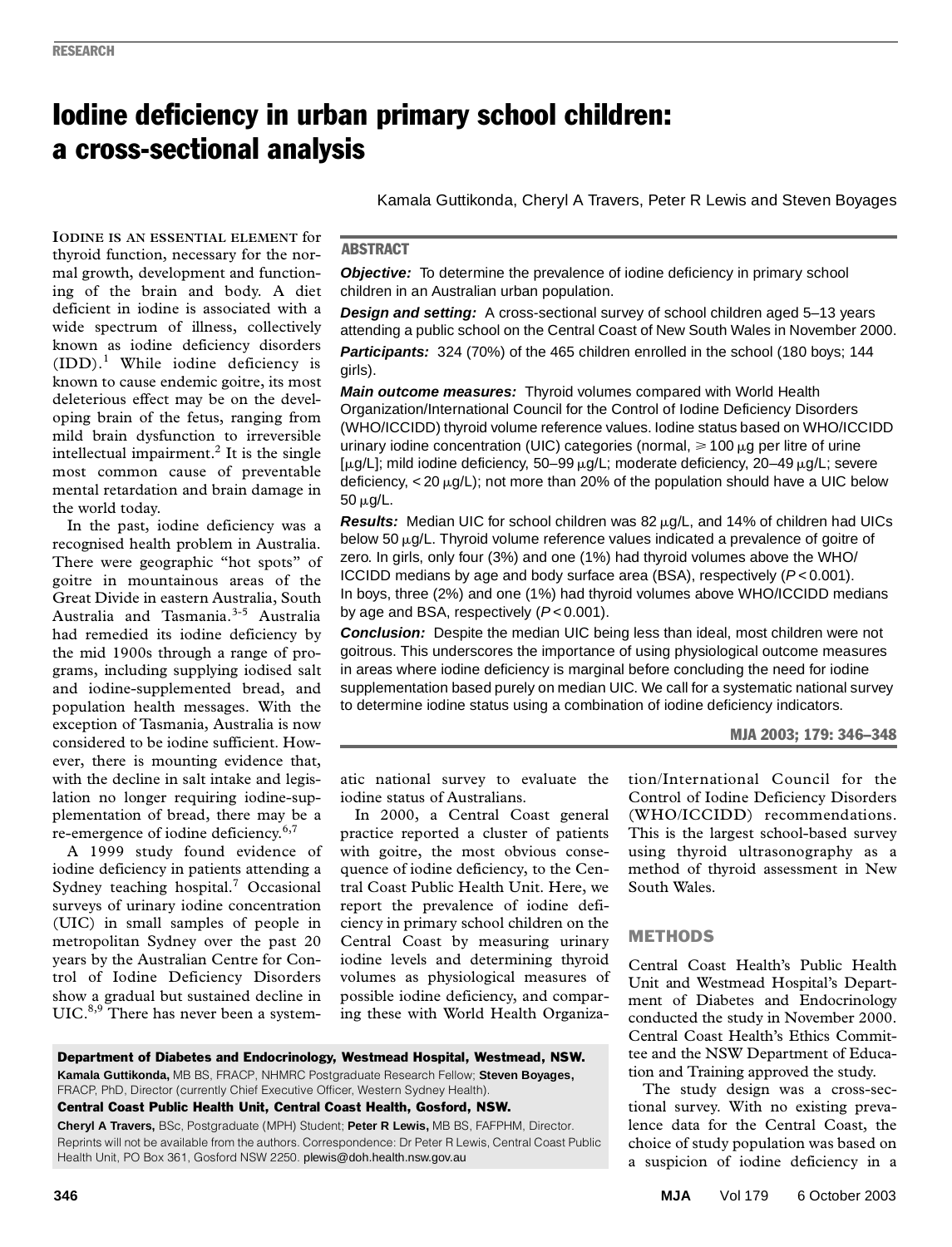general practice population.<sup>10</sup> Primary school children, as a group, are useful for assessing iodine deficiency, as they are easy to access and reflect current rather than remote iodine nutrition in the general population.<sup>10</sup> A nearby primary school with a similar catchment to the general practice was selected. All children in Years 1–6 (age range, 5–13 years) were invited to participate. There were no exclusion criteria.

Parents were given an information sheet and consent form. The child's sex and age were recorded. During the study, child health nurses spoke to teachers and some classes to promote participation.

In each case, thyroid ultrasonography was performed by a single operator using a 7.5 MHz transducer with the child lying supine and the neck hyperextended. The volume of each lobe was calculated by the formula  $V$  (mL) = width x length x thickness x 0.479. The thyroid volume was the sum of the volumes of the two lobes. The volume of the isthmus was not included. Thyroid volumes greater than the 97th percentile are considered abnormally enlarged. Thyroid size was also examined by palpation.

Height and weight were measured by child health nurses using standardised procedures. The body surface area (BSA [m<sup>2</sup>]) was calculated by the formula BSA  $= W 0.425 \times H 0.725 \times 71.84 \times 10 - 4$ , where W is the weight in kg and H the height in cm.

Each school class was asked to bring a first-morning sample of urine (which provides an adequate assessment of population-based  $UICs<sup>10,11</sup>$  to school on a nominated day. Children were provided with a 70 mL urine sample jar labelled with their identification code, name and date. They were also given a sealed plastic bag for the sample and a brown paper bag to save embarrassment. Samples were collected from each class before the start of the school day.

Urine samples were kept on ice and delivered to Gosford Hospital's pathology laboratory. Samples were frozen at  $-70^{\circ}$ C and sent to the Institute of Clinical Pathology and Medical Research (ICPMR) laboratory at Westmead Hospital for analysis.

UIC was determined by the modified acid-digestion method. WHO/ICCIDD recommends that the median UIC for a population should be  $\geq 100 \,\mu$ g of

iodine per litre of urine. Mild iodine deficiency is a UIC in the range 50– 99 µg/L; moderate iodine deficiency in the range  $20-49 \mu g/L$ ; and severe deficiency less than 20  $\mu$ g/L. Not more than 20% of samples from a population should have a UIC below 50  $\mu$ g/L.<sup>10,11</sup>

# *Statistical analysis*

Urinary iodine data were analysed using an Excel spreadsheet and SAS statistical software.<sup>12,13</sup> UIC is not considered normally distributed, and therefore the median is used as the measure of central tendency.10 Non-parametric variables were compared with the Wilcoxon rank sum test. Variables included age and sex.

## RESULTS

## *Goitre rates and thyroid volume*

Of the 465 children at the school, 324 (70%) underwent ultrasonography and palpation (180 boys and 144 girls). Box 1 shows thyroid volume for boys and girls after correcting for BSA. Applying WHO/ ICCIDD reference values for thyroid volume gave a goitre prevalence of zero, using either age/sex-specific or BSA/sexspecific cut-off values. In girls, only four  $(3\%)$  and one  $(1\%)$  had thyroid volumes above WHO/ICCIDD median by age and BSA, respectively (*P*<0.001). In boys, three (2%) and one (1%) had thyroid volumes above WHO/ICCIDD median by age and BSA, respectively  $(P<0.001)$ .

#### *Urinary iodine concentration*

Of the 465 children at the school, 301 (65%) provided first-morning urine samples (168 boys and 133 girls). Participation rates ranged from 51% in Year 5 to 77% in Year 4. The median UIC for these years was  $81 \mu g/L$  and  $79 \mu g/L$ , respectively.

The median UIC for school children was 82 µg/L (interquartile range, 61–  $109 \,\mu g/L$ ). Forty-two children (14%) had values below 50 µg/L. UIC was not related to age, class year or sex. Box 2 shows the distribution of UIC.

# **DISCUSSION**

The school's median UIC of 82 mg/L indicates mild iodine deficiency accord-



#### 2: Distribution of urinary iodine concentration in 301 Central Coast primary school children



ing to WHO/ICCIDD guidelines. This was similar to the median UIC of 84  $\mu$ g/ L previously recorded in primary school children in western Sydney.<sup>8,9</sup> Both previous surveys reported that less than 20% of samples were below  $50 \mu g/L$ (Central Coast, 14%; western Sydney, 13.8%).<sup>9</sup> Our findings are consistent with evidence of mild to moderate